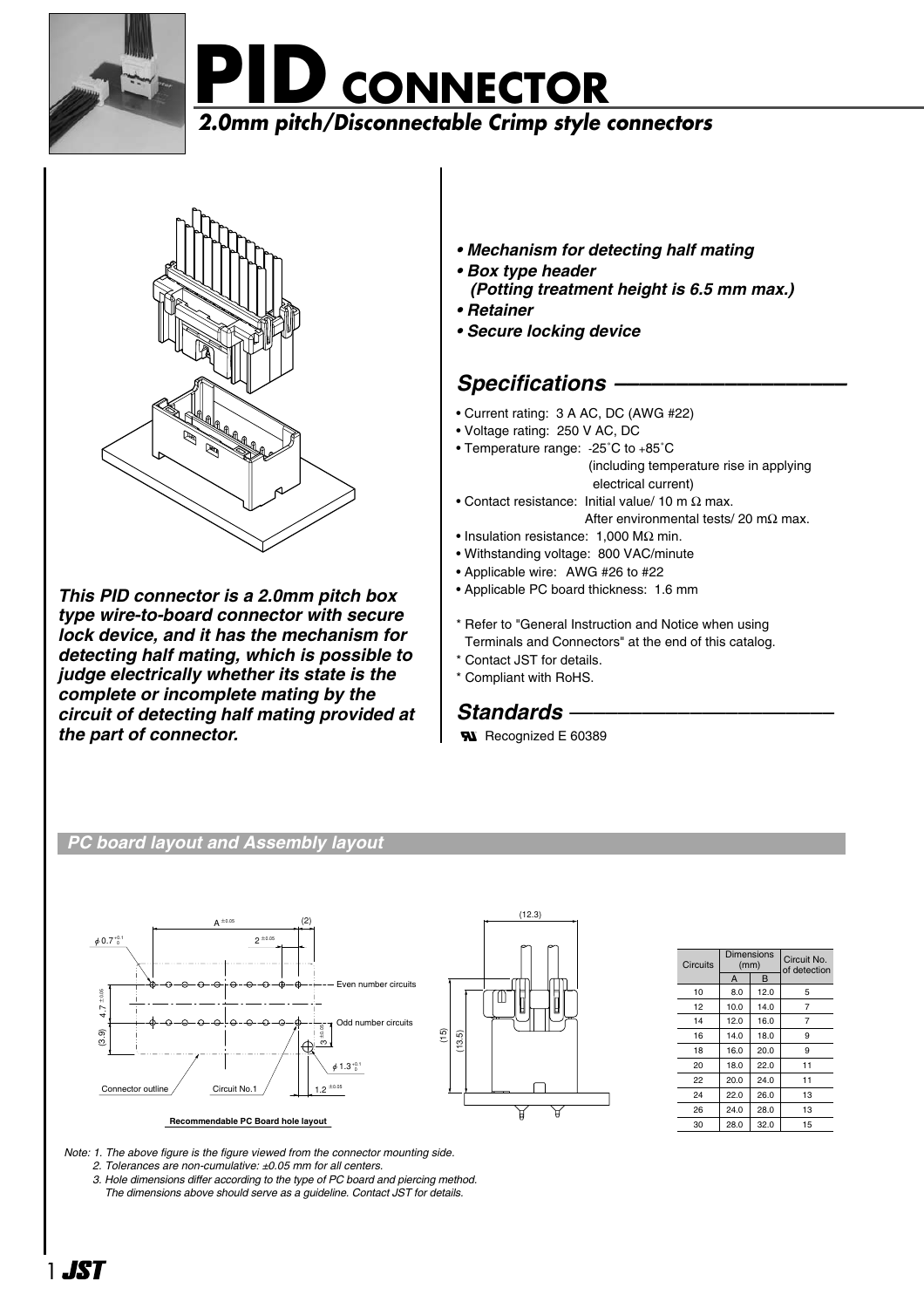# **PID CONNECTOR**





| Model No.                                   | Applicable wire |           | Insulation O.D. | Q'ty/reel |  |  |
|---------------------------------------------|-----------------|-----------|-----------------|-----------|--|--|
|                                             | mm <sup>2</sup> | AWG#      | (mm)            |           |  |  |
| SPID-001T-P0.5                              | $0.13 - 0.33$   | $26 - 22$ | $1.0 - 1.5$     | 7,500     |  |  |
|                                             |                 |           |                 |           |  |  |
| <b>Material and Finish</b>                  |                 |           |                 |           |  |  |
| Copper alloy, tin-plated (reflow treatment) |                 |           |                 |           |  |  |

*RoHS compliance*

|                         | Crimping | Applicator                |                |                            |  |
|-------------------------|----------|---------------------------|----------------|----------------------------|--|
| Contact                 |          | Imachine Crimp applicator | <b>Dies</b>    | Crimp applicator with dies |  |
| SPID-001T-P0.5   AP-K2N |          | MKS-L                     | MK/SPID-001-05 | APLMK SPID001-05           |  |
|                         |          |                           |                |                            |  |

## *Housing*







**<16 to 20 circuits>**





### **<22 to 30 circuits>**



| <b>Circuits</b> | Model No.   | Dimensions (mm) |      | Q'tv/ |
|-----------------|-------------|-----------------|------|-------|
|                 |             | A               | B    | bag   |
| 10              | PIDRP-10V-S | 8.0             | 12.0 | 1,000 |
| 12              | PIDRP-12V-S | 10.0            | 14.0 | 1,000 |
| 14              | PIDRP-14V-S | 12.0            | 16.0 | 1,000 |
| 16              | PIDRP-16V-S | 14.0            | 18.0 | 1,000 |
| 18              | PIDRP-18V-S | 16.0            | 20.0 | 1,000 |
| 20              | PIDRP-20V-S | 18.0            | 22.0 | 1,000 |
| 22              | PIDRP-22V-S | 20.0            | 24.0 | 500   |
| 24              | PIDRP-24V-S | 22.0            | 26.0 | 500   |
| 26              | PIDRP-26V-S | 24.0            | 28.0 | 500   |
| 30              | PIDRP-30V-S | 28.0            | 32.0 | 500   |
|                 |             |                 |      |       |

Glass-filled PBT, UL94V-0, natural

### *RoHS compliance*

*<For reference> As the color identification, the following alphabet shall be put in the underlined part. For availability, delivery and minimum order quantity, contact JST.*

# *ex.* **PIDRP-10V-S**

*S...natural K...black*